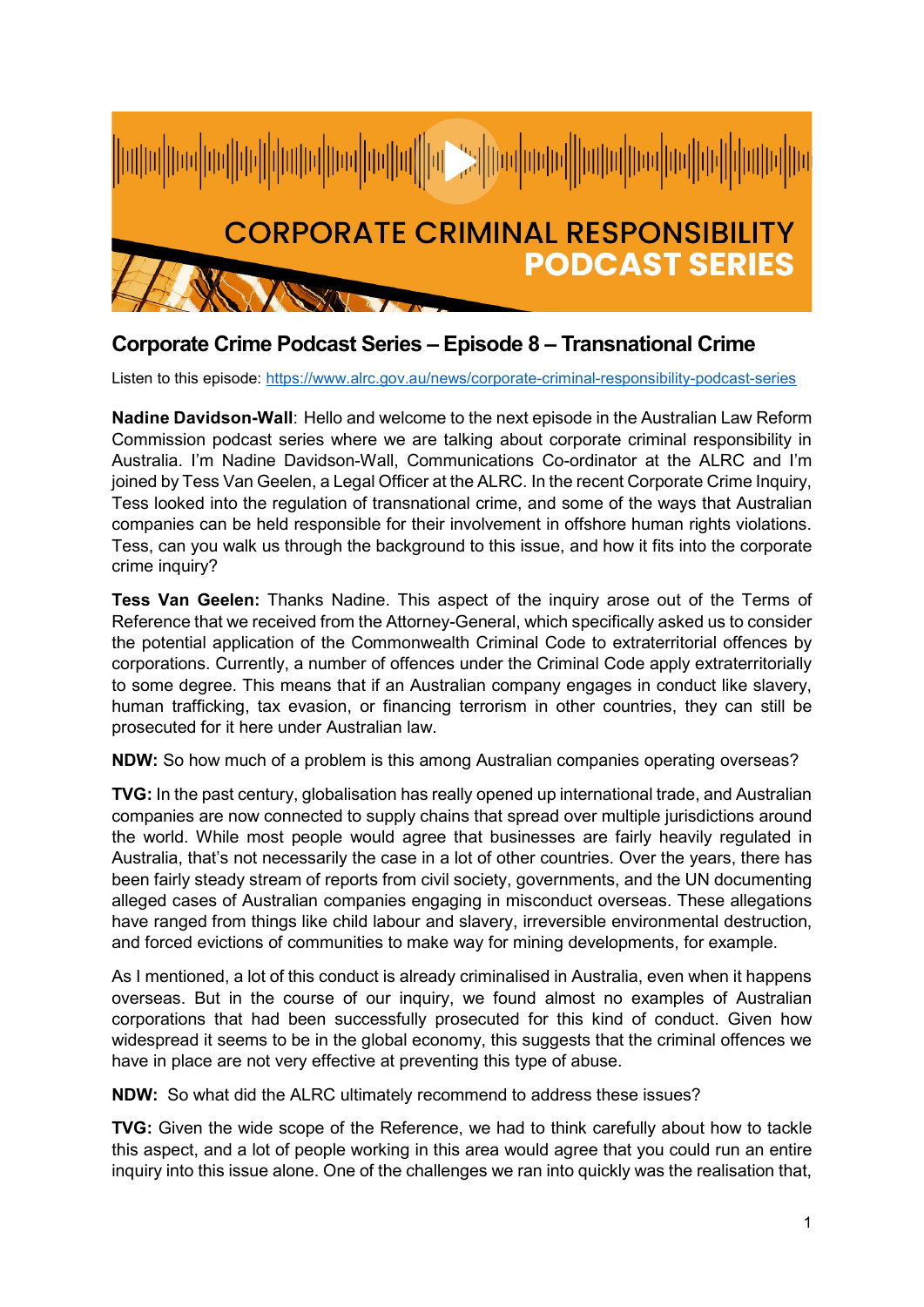while criminal law has an important role here, it also has some serious limitations. In light of that, we ended up responding in two parts: in the first, we recommend amendments to the criminal law to improve its capacity to prevent transnational crime. In the second part we suggest that the Government undertake a much broader inquiry that can look into other noncriminal regulatory options, and how they might complement the criminal law in this space.

**NDW:** Let's start with the first part. What changes did the ALRC recommend for the criminal law?

**TVG:** We recommended that the Government consider introducing a 'failure to prevent' type offence for certain existing extraterritorial offences, modelled on the failure to prevent foreign bribery offence that is currently before Parliament. Under this model, a corporation can be held liable for failing to prevent certain misconduct by associates acting on its behalf.

**NDW:** So how would that make the criminal law more effective in this space?

**TVG:** One of the major barriers here is that the criminal law has particularly high evidentiary standards that are difficult or impossible to meet when the relevant conduct happened overseas. These standards are designed to protect the liberty of individuals being prosecuted by the state, but in the context of a multinational corporation, the balance of power is very different, and these standards seem to skew too far in limiting the effectiveness of criminal regulation. Under the failure to prevent offence, if an associate (like an employee, agent, or subsidiary) of an Australian corporation has engaged in something like slavery overseas, then the corporation will be deemed liable. You no longer have to prove that the corporation itself also *intended* to engage in slavery.

**NDW:** What can a company do to ensure it isn't liable, then?

**TVG:** The corporation will have a defence if it can prove that it had in place reasonable measures designed to prevent that type of misconduct by its associates. That way, corporations are encouraged to take proactive responsibility for the actions of their associates – and the particular risks created by their activities – but if they have reasonable compliance procedures in place and a rogue employee disregards all that to engage in misconduct anyway, then the company won't be liable for that.

**NDW:** Okay. So can you tell us a little more about the second part of the ALRC's recommendations on transnational crime?

**TVG:** As I mentioned, we found that the criminal law can be quite limited in responding to the full spectrum of misconduct that corporations might get up to overseas. While things like slavery and trafficking are criminalised, global supply chains can have a variety of harmful impacts on people and communities, and the company at the end of the chain in Australia may have different levels of knowledge, involvement or influence over those practices. We naturally want to minimise the incidence of human rights violations in the production of goods entering the Australian market, but since the criminal law has such a high evidentiary standard, the vast majority of this harm doesn't fall within the scope of criminal regulation in practice.

**NDW:** So if misconduct is not addressed by criminal regulation, are there other non-criminal forms of regulation that can be used?

**TVG:** Yes. In the last couple of decades we've seen a lot of progress both at the international and domestic levels in developing new ways of dealing with the human rights impacts of multinational businesses. In the Final Report, the ALRC outlines a number of non-criminal regulatory mechanisms, like due diligence obligations, transparency regimes, and non-judicial dispute resolution forums.